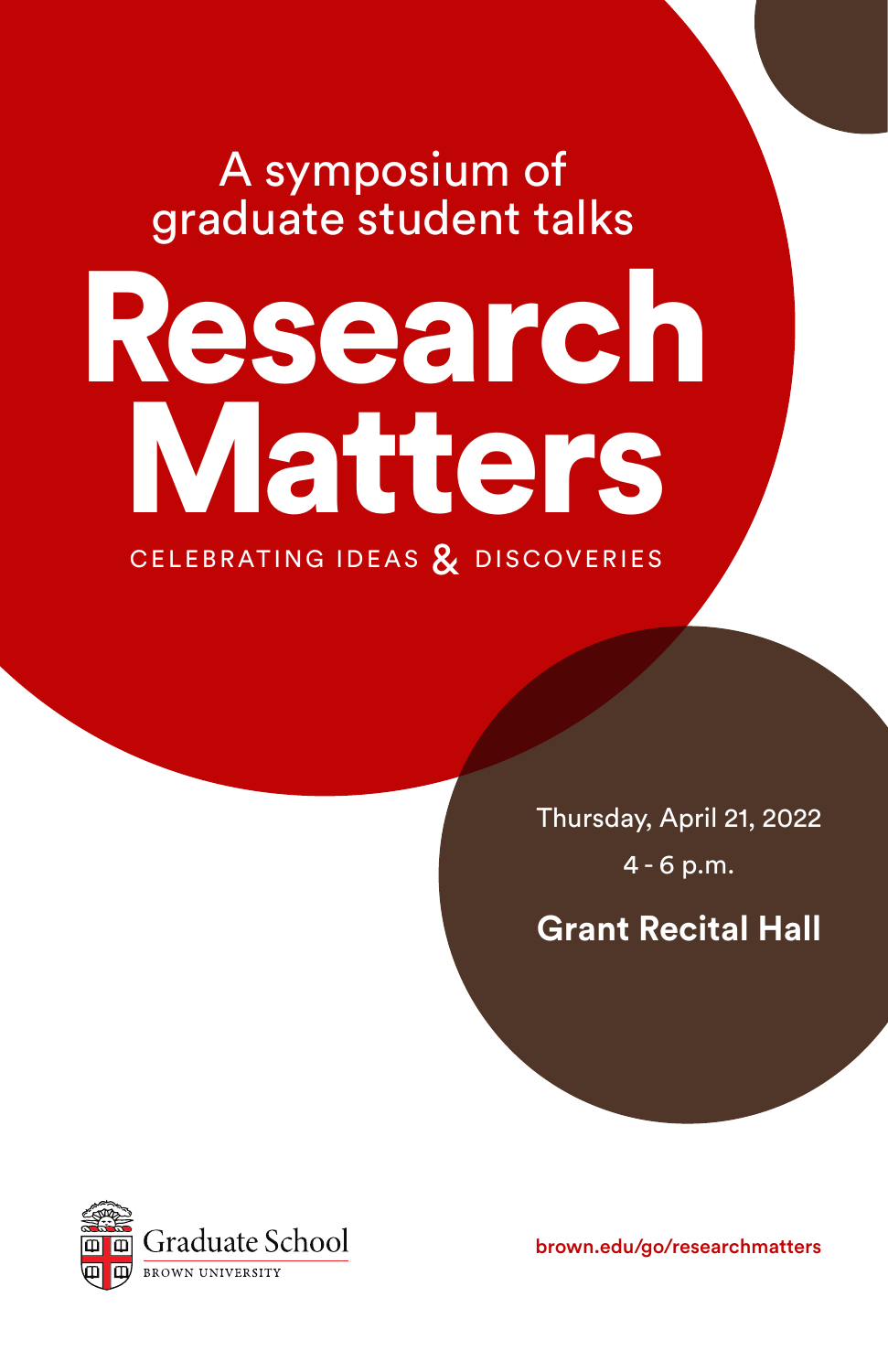## Research Matters CELEBRATING IDEAS & DISCOVERIES

The Graduate School is delighted to host Research Matters: Celebrating New Ideas and Discoveries this year after a pause due to COVID. Research Matters aims to support intellectual exchanges among graduate students, offer graduate students a public forum for presenting their research, and create opportunities for graduate students to develop presentation skills.

With short talks aimed at a general audience, Research Matters showcases exceptional graduate student scholarship taking place at Brown. The first Research Matters event in September 2014 was part of Brown's 250th Anniversary Fall Celebration.

This year, we continue this tradition of celebrating the accomplishments and contributions of our graduate students. Each speaker is contributing to the academic excellence and advancement of knowledge that makes Brown unique and bold.

Our speakers range across all disciplines and stages of graduate study at Brown, from the humanities, life sciences, social sciences and physical sciences. They include students at the beginning of their studies and those receiving their degrees this year. After a general call for nominations, our student speakers were selected from among 22 semifinalists to present their research today. Our event celebrates the distinctive nature of Brown graduate education.

Our speakers are eager to showcase their research with one other and with the broader community, and to share with everyone why their research matters.

We hope you enjoy the talks!

Andrew G. Campbell *Dean of the Graduate School*

Vanessa Ryan *Co-Deputy Dean of the Graduate School*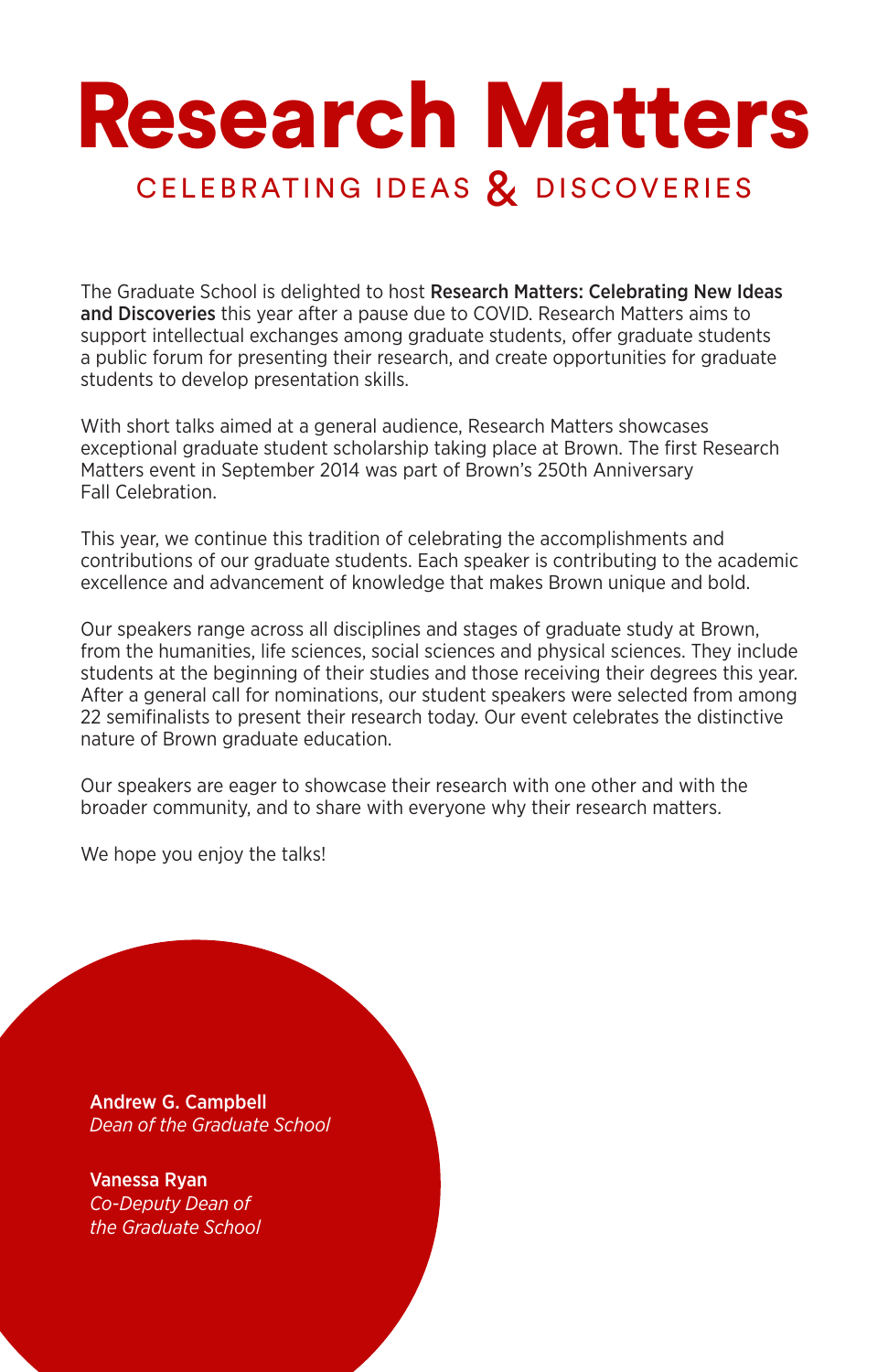## Schedule

## SESSION ONE 4-6 P.M.

## INTRODUCTIONS

**Vanessa Ryan** *Organizer and Co-Deputy Dean, Graduate School*

**Andrew G. Campbell** *Dean of the Graduate School*

## TALKS

**Aarit Ahuja** *It's All in Your Head: Simulation in the Primate Brain*

**Sarah Christensen** *Emotional Histories of Enslaved Women in Early Medieval Europe*

**Ethan Kyzivat** *Mapping the Arctic's Changing Wetlands*

**Joseph Heffner** *Economic Inequality Corrupts Moral Standards* 

**Alison M. Veintimilla** *Bacteriophages: A Micro Solution to a Macro Problem*

**Danielle Blum** *The Art of Fingerprinting Air Pollution*

## BREAK | 5-5:15 P.M.

## SESSION TWO | 5:15-6 P.M.

## **TALKS**

**Donnell A. Williamson Jr.** *Between Faith and Despair*

**Kristin Kimble** *How Can Paleoclimate Research Inform Future Climate Predictions?*

**Baoli Yang**

*Resurrecting Sleeping Medieval Asian Manuscripts*

**Jorge Ledesma** *The Global Burden of Tuberculosis: From Evidence to Action*

**Cooro Harris** *Making Tough Polymers with Green Nanocatalysts*

**Joe Colleyshaw** *1,000 years in Russian Cultural Memory*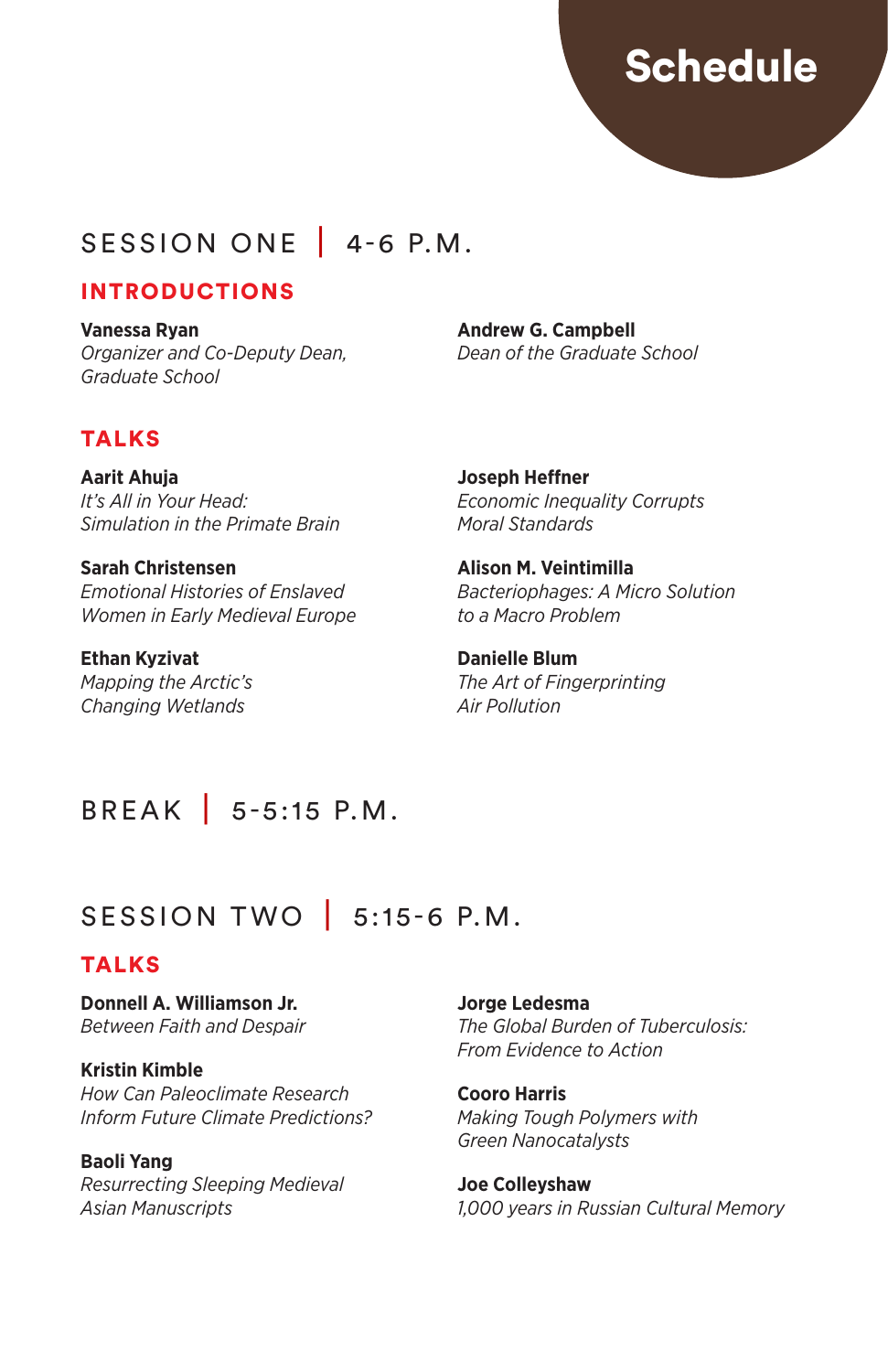## Speakers



### Aarit Ahuja

#### *It's All in Your Head: Simulation in the Primate Brain* Ph.D. Candidate in Neuroscience

Aarit Ahuja is a sixth-year doctoral student in the labs of professors David Sheinberg and Theresa Desrochers in the Department of Neuroscience. He was raised in India and moved to the U.S. to attend Wesleyan University for his bachelor's degree. Growing up, Aarit was always curious about how evolution could give rise to an organ as complex as the brain. His dissertation research tackles this question head-on by comparing the cognitive faculties of humans and other primates. Passionate about science communication, Aarit is the co-founder of a science newsletter called Lab Leaks (lableaks.org).



## Danielle Blum

## *The Art of Fingerprinting Air Pollution*

Ph.D. Candidate in Chemistry

Danielle Blum grew up in rural Ohio. She graduated from Heidelberg University in 2017 with a bachelor's in biochemistry. Upon attending Brown, she joined Professor Meredith Hastings' lab group, studying atmospheric chemistry. For the past five years she has evaluated methods of collecting different air pollutants for both the amount of the pollutant and the isotopic signature (the "fingerprint"). After internships at the National Center for Water Quality Research and at the EPA, Danielle hopes to continue a career in environmental research in similar institutions upon receiving her doctorate. She lives happily with her partner of eight years and their dog, Valley.



## Sarah Christensen

## *Emotional Histories of Enslaved Women in Early Medieval Europe*

Ph.D. Candidate in History

Sarah Christensen is a third-year Ph.D. candidate. Her dissertation explores the emotional lives of enslaved women in the early European Middle Ages, between the sixth and 12th centuries. Bringing together gender studies, mobility studies and histories of emotion, her research challenges the limitations of sparse historical evidence for the inner lives of marginalized peoples in the distant past. She holds a B.A. in classics and literary arts from Brown and an M.Phil. in Anglo-Saxon, Norse and Celtic from the University of Cambridge, and will spend the upcoming year as a Fulbright Scholar in Austria.



## Joe Colleyshaw *1,000 Years in Russian Cultural Memory*

Ph.D. Candidate in Slavic Studies

Originally from Sheffield, United Kingdom, Joe is a fifth-year Ph.D. candidate in the Department of Slavic Studies. His research focuses on contemporary, cultural and collective memory in Russia through the representation and interpretation of Russia's late imperial past. His work examines the use of public space, official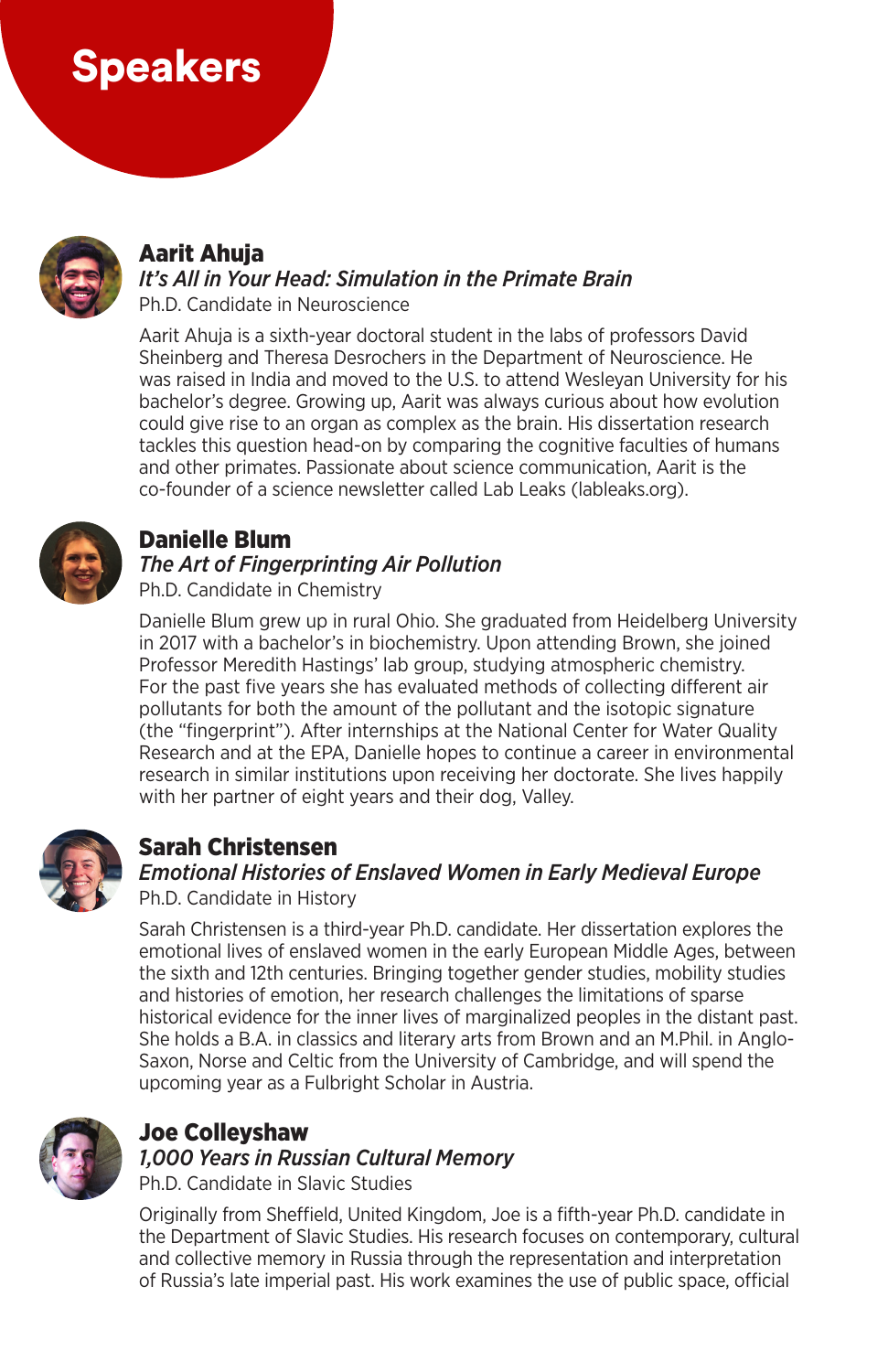discourse and commemorative practices to highlight the rehabilitative campaigns that are being used today to create a pragmatic view of Russia's past. Through his highly interdisciplinary approach, Joe pursues his commitment to creating greater links between cultural study, literary study and political history to provide a more nuanced understanding of Russian culture today.



## Cooro Harris

## *Making Tough Polymers with Green Nanocatalysts*

Ph.D. Candidate in Chemistry

Cooro Harris is a third-year Ph.D. candidate in Professor Shouheng Sun's lab in the Department of Chemistry. They graduated from Haverford College with a bachelor's in chemistry and a minor in Japanese. Their research currently focuses on accessing high-value polymeric materials using green heterogeneous catalysis via nanoparticles made from earth-abundant metals. Cooro aims to take the complex problem-solving skills developed through doctoral-level research into the consulting industry after Brown. They are also an avid practitioner of aerial silks, an infatuated fan of Japanese culture and an intermediate learner in the fighting game community.



## Joseph Heffner

## *Economic Inequality Corrupts Moral Standards*

Ph.D. Candidate in Cognitive, Linguistic and Psychological Sciences

Joseph Heffner is in his sixth year of doctoral studies. His research interests focus on human social cognition, emotions and decision-making, with an emphasis on how people respond to fairness violations. He received his bachelor's degrees in psychology and philosophy from the University of North Carolina at Chapel Hill, then spent three years investigating moral attitudes at Duke University before starting his Ph.D. at Brown. Outside of the lab, he is an avid hiker, house DIYer and improving cook.



## Kristin Kimble

*How Can Paleoclimate Research Inform Future Climate Predictions?* Ph.D. Candidate in Earth, Environmental and Planetary Sciences

Kristin Kimble is a third-year Ph.D. candidate in the Department of Earth, Environmental and Planetary Sciences. She received her bachelor's degree in geology and biology from Middlebury College. Her research uses marine sediment from the tropical Pacific Ocean to reconstruct how Earth's climate has changed from 3 million years ago to the present. She enjoys volunteering with her department's education and outreach programs, where she helps develop and teach geoscience lessons for local students in elementary through high school. Outside of the lab, she enjoys reading, cross-stitch and walking in the woods.



## Ethan Kyzivat

## *Mapping the Arctic's Changing Wetlands*

Ph.D. Candidate in Earth, Environmental and Planetary Sciences

Ethan Kyzivat is a fifth-year Ph.D. candidate and a NASA Earth and Space Science and Technology fellow. His passion for the environment and the growing body of satellite data led him to study climate change via remote sensing. He has spent three summers collecting field data from lakes and wetlands in Canada and Alaska. Ethan earned his bachelor's degree in physics at Yale. Before starting graduate school, he bicycled around lakes Huron and Ontario.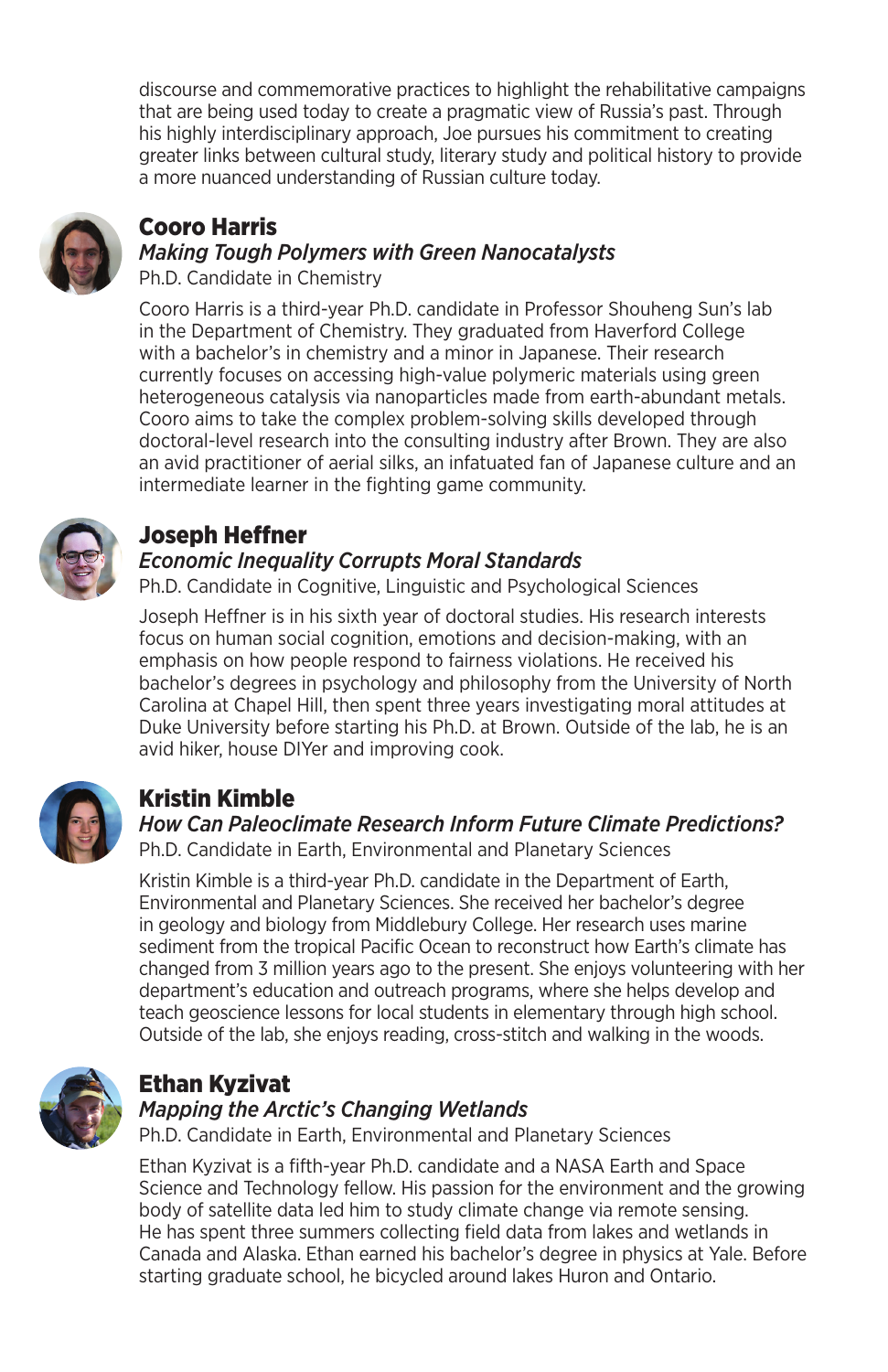

#### Jorge Ledesma *The Global Burden of Tuberculosis: From Evidence to Action*

Ph.D. Student in Epidemiology

Jorge Ledesma is a second-year doctoral student interested in infectious disease modeling to inform transmission dynamics. Prior to coming to Brown, he was a post-baccalaureate fellow at the Institute for Health Metrics and Evaluation (IHME) where he was the primary modeler for tuberculosis (TB) burden estimation in the Global Burden of Disease study. From his work at IHME, he has led and co-authored several publications on TB burden measurement that have been published in major journals including The Lancet. His current work focuses on evaluating the impact of the COVID-19 pandemic on the global burden of TB.



## Alison M. Veintimilla *Bacteriophages: A Micro Solution to a Macro Problem*

Master's Student in Biotechnology

Alison M. Veintimilla received their bachelor's of science from Brown University in immunobiology. Their previous research centered on studying HIV/AIDs transmission networks in Rhode Island through the Miriam RISE Clinic. Their current research at the Shukla Lab for Designer Biomaterials involves the development of novel therapeutics in order to combat the growing and immediate issue of antimicrobial resistance. They believe in the consideration of diverse populations as a quintessential element within engineering design and implementation. In their free time, Alison enjoys playing video games and very niche board games.



## Donnell A. Williamson Jr. *Between Faith and Despair*

Ph.D. Student in Religious Studies

Donnell is a third-year doctoral student in religion and critical thought, studying the dialogical relationship between faith and despair in relation to Protestantism's various, often disparate, ethical dispositions. Donnell's scholarship focuses on modern religious thought, historical philosophy and the Black literary tradition. His primary research interests include philosophy of religion, religion and politics, religious ethics and Black American religious traditions, emphasizing the intellectual histories of Frederick Douglass, Ralph Ellison and Søren Kierkegaard. Donnell holds a B.A. in sociology from Morehouse College and an M.Div. from the Candler School of Theology at Emory University. He enjoys reading, playing tennis and listening to music in his spare time.



#### Baoli Yang *Resurrecting Sleeping Medieval Asian Manuscripts*

Ph.D. Candidate in Comparative Literature

Baoli ['bauli] Yang is a fifth-year doctoral candidate in the Department of Comparative Literature, where she primarily focuses on medieval Sinoscript literature and its modern repercussions, manuscript culture, Chinese poetics, empire studies and Silk Road studies. A multilingual and interdisciplinary scholar, she has received fellowships from Brown University, Cogut Institute for the Humanities, the Watson Institute's China Initiative, T'ang Studies Society and the Harvard-Yenching Institute to support her research. She is currently working on her dissertation "Literary Strata of Imperial Borders: Sinoscript Culture and Its Encounters Around the Eighth Century."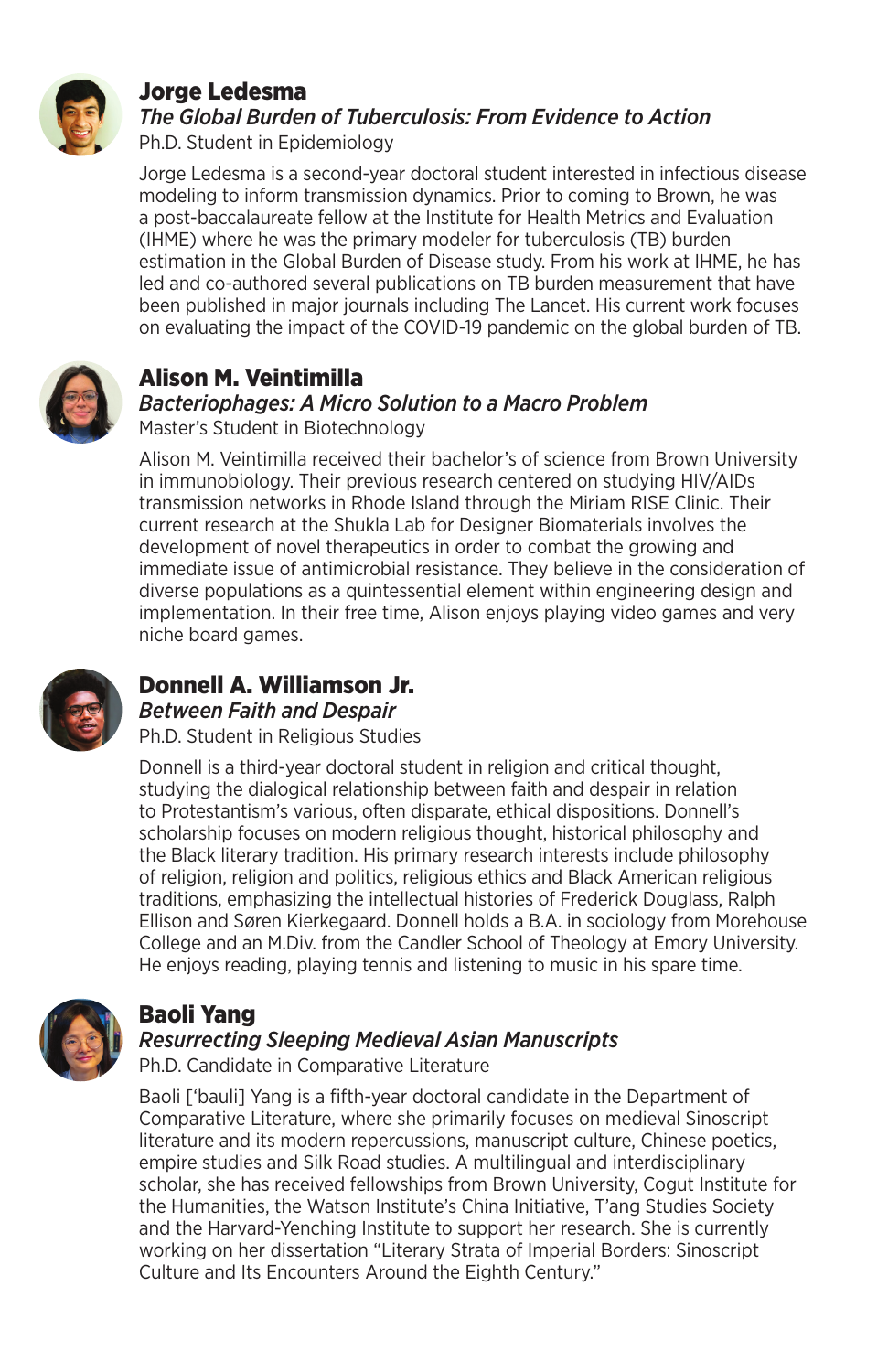eam



## MASTER OF CEREMONIES

#### **JJ Lomax**

Jeremy "JJ" Lomax is a sixth-year Ph.D. candidate in ecology and evolutionary biology. Fueled by a general interest in the biodiversity found in the over 32,000 species of vertebrate fishes, JJ left his hometown of Memphis, Tennessee, to pursue an undergraduate degree in marine sciences at the University of South Florida. Here at Brown, he continues his studies of any and all things fish through an integrative approach. From his early research on catfish to his current work with piranhas and their relatives, JJ combines principles of engineering with biology to explain how biological tasks, such as breathing, adherence or feeding, work in various fish species. JJ presented his research at Research Matters 2019.

### COORDINATING TEAM AND SELECTION COMMITTEE MEMBERS

**Vanessa Ryan** *Co-Deputy Dean, Graduate School*

#### **Susan Ely**

*Communications and Special Events Manager, Graduate School*

**Will Wittels** *Assistant Director of Academic Affairs, Graduate School*

**Maija Hallsmith**

*Assistant Director of Academic Diversity, Graduate School*

#### **Melissa Simon**

*Director of Business Development, Brown Technology Innovations*

#### **Jay Rowan**

*Chief of Staff and Associate Provost for Strategy, Office of the Provost*

## THANKS

We are grateful to the Music Department and Julia Craig, events coordinator, for their support of this program and for assistance with the Grant Recital Hall space. We are also grateful to the members of the selection committee, especially for their helpful feedback on speaker presentations.

*The event will be recorded and live-streamed by Brown media services and AV support provided by New England Showtime Productions.*